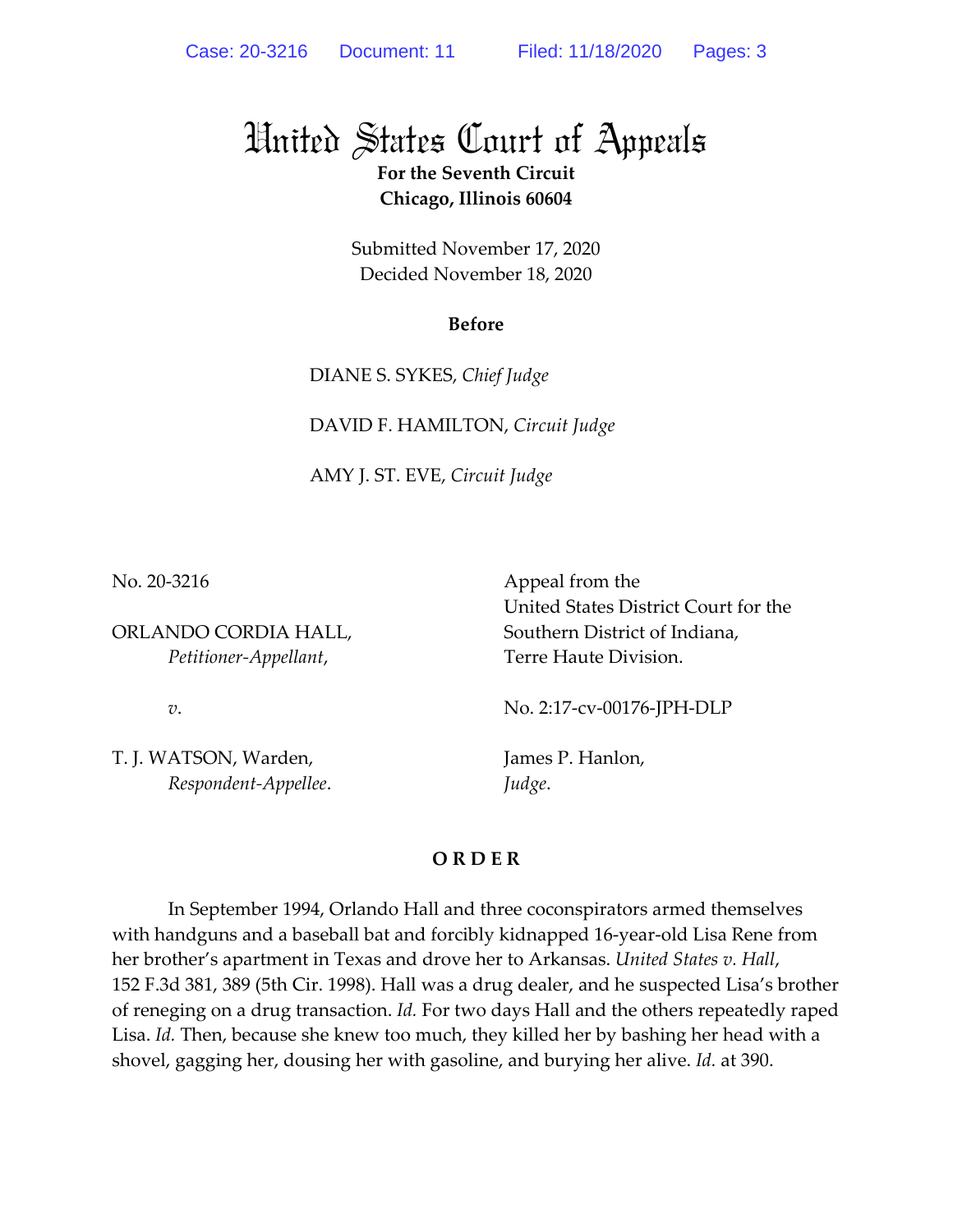No. 20-3216 **Page 2** 

A federal jury in the Northern District of Texas found Hall guilty on a capital count of kidnapping resulting in death in violation of 18 U.S.C. § 1201(a)(1) and recommended a death sentence pursuant to the Federal Death Penalty Act of 1994, 18 U.S.C. §§ 3591–3598. *Hall*, 152 F.3d at 390. Hall was also convicted of three other crimes: conspiracy to commit kidnapping in violation of 18 U.S.C. § 1201(c); traveling in interstate commerce with intent to commit a narcotics offense, *id.* § 1952; and using or carrying a firearm during a crime of violence in violation of 18 U.S.C. § 924(c). *Hall*, 152 F.3d at 390. The § 1201(a)(1) count, kidnapping causing death, was the predicate crime of violence for the § 924(c) count. The judge imposed a death sentence on the capital kidnapping count as recommended by the jury. *Id.* For the three noncapital counts, the judge structured the sentence as follows: a life sentence on the conspiracy count, a 60-month concurrent sentence on the narcotics count, and a 60-month consecutive sentence on the § 924(c) count. *Id.*

The Fifth Circuit affirmed on direct appeal, *id.* at 427, and Hall twice unsuccessfully pursued collateral relief under 28 U.S.C. § 2255, *In re Hall*, No. 19-10345, 2020 WL 6375718, at \*2 (5th Cir. Oct. 30, 2020). This case involves his third attempt at collateral relief. Hall asked the Fifth Circuit to authorize a successive § 2255 motion to permit him to challenge his § 924(c) conviction in light of *United States v. Davis*, 139 S. Ct. 2319, 2336 (2019), which invalidated § 924(c)(3)(B)—the so-called "residual clause" in the definition of "crime of violence"—as unconstitutionally vague. He argued that the invalidity of the § 924(c) count entitled him to full resentencing on all counts, including the § 1201(a)(1) conviction for kidnapping resulting in death for which he received the death sentence. In a comprehensive opinion, the Fifth Circuit rejected the claim on the merits and on that basis denied authorization. Specifically, the court held that *Davis* has no effect on Hall's § 924(c) conviction because the predicate offense—the capital kidnapping count—is a crime of violence under  $\S 924(c)(3)(A)$ , the so-called "elements clause" of the crime-of-violence definition. *In re Hall*, 2020 WL 6375718, at \*5.

Hall next turned to the Southern District of Indiana, where he is confined, seeking relief under 28 U.S.C. § 2241, the general habeas statute, and raising the same *Davis* challenge to his § 924(c) conviction. Under § 2255(e), a § 2241 habeas petition "shall not be entertained" unless the remedy by motion under § 2255 is "inadequate or ineffective to test the legality of" the prisoner's detention. We've explained that this "Savings Clause" opens a "'narrow pathway'" to § 2241, but "to proceed down that path[,] there must be something 'structurally inadequate or ineffective about [§] 2255 as a vehicle' for the arguments raised in the § 2241 petition." *Lee v. Watson*, 964 F.3d 663, 666 (7th Cir. 2020) (quoting *Purkey v. United States*, 964 F.3d 603, 611, 617 (7th Cir. 2020)).